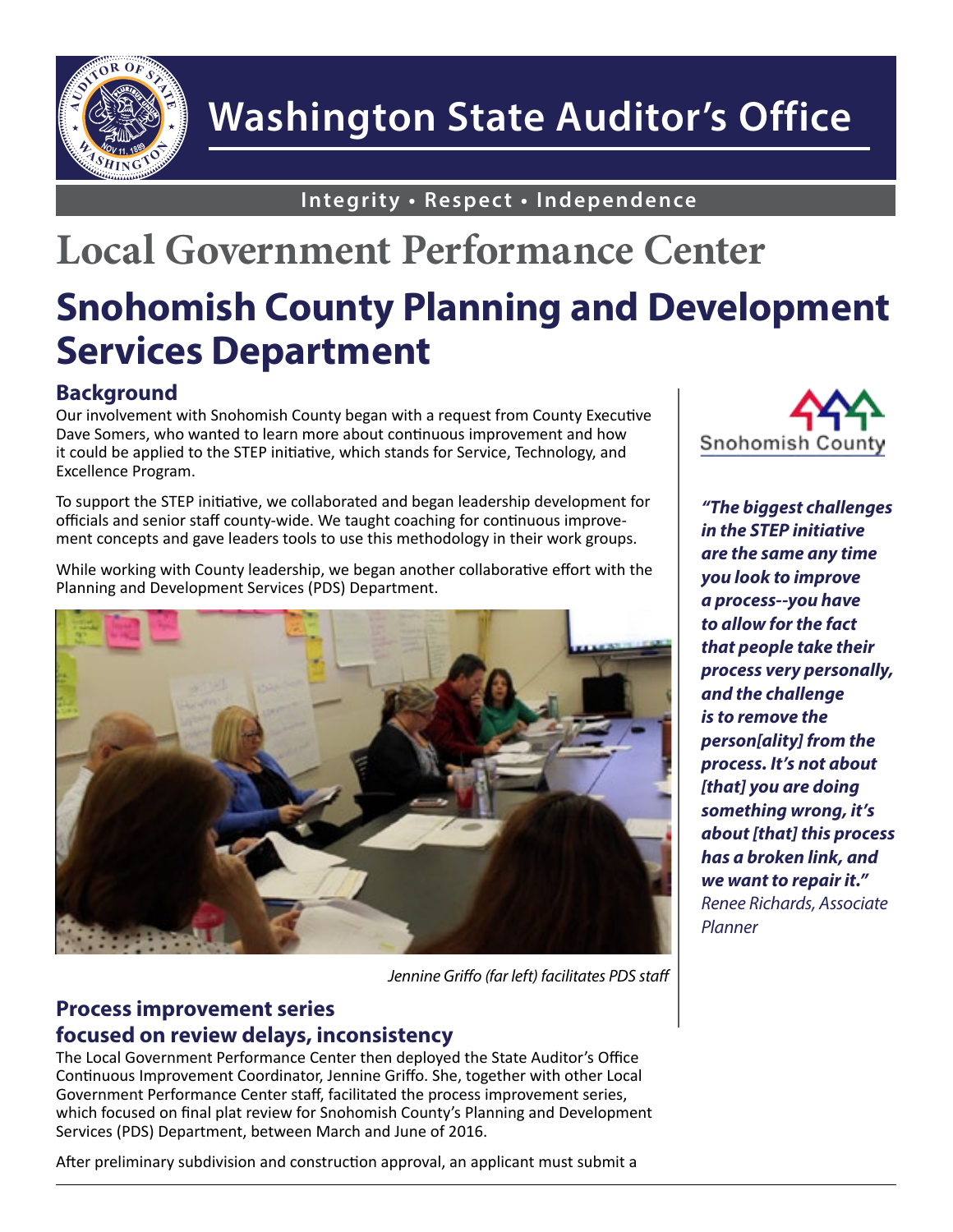final plat, or map, for review and approval. The final plat shows the final surveyed layout of the land division, including all lots, tracts, easements and rights-of-way. PDS staff are responsible to receive and review final plat applications for consistency, revisions, decisions, and conformance to requirements.

PDS leadership targeted delay and inconsistency with the final plat review process for process improvement. Customers were unclear about required information required to submit a successful application. Time to process applications also exceeded code limits. And because the process included many different departments, County employees were often confused about individual department responsibilities, resulting in redundant reviews.

## **Team mapped current process and suggested changes over six**

**sessions**

The process improvement team, which comprised members of the PDS Department, the Assessor's Office, County Council staff, and the Public Works Department committed to six, fourhour process improvement sessions. Each

NAS Expectation **Con Agencie of** Team Goals posses rate of a first Regul plan to defense goal theyad plan to closure gear.<br>Also personalisment incidentalements Reduct room A30 days Trapect sixt when Hard highle<br>Train Distribute of or, classly deviced<br>Finish additional classly deviced Detou Actor Johnson Clear, consistent power-en-**Remogrape** Clar He for lead of ream by Cole. Predictability um rat st dor lasm rate at day<br>Paspet subsidiar parameters Rola claring<br>Romsside to address particular<br>Understanding final predicts<br>Carlos composition of the state<br>Farm composition of the state mores president lag Decrease repeating mark ups Like Block Bird article the Life Foral colocione priori<br>Robini blinanch reductorum<br>Trade formidat revenus<br>Dialdy sudenitivis **Mitglied** a us Sewa **Dear speed House The company of the Second**  $1 - 3 - 3$ 

session was scheduled two weeks apart, with work assigned to the team during the interim. These sessions focused on mapping the current state of the final plat process, documenting process and cycle time, mapping a future state and identifying relevant process changes. The team also outlined action steps to create and sustain a culture of change — an effort that the Local Government Performance Center will continue to support.

#### **Structure of series helped the team understand and examine the issue**

The work assigned to process improvement team members as a part of the special, six-session workshop series allowed the team to mull difficult questions in great detail between the series meetings. The two-week breaks between sessions gave the team time to carefully consider the complex problems that plagued the final plat process. As a result, they were better able to understand the overall final plat process and the areas of delay. The outcome of this work along with recommended process changes were shared at an "open house" meeting, in which customers and workers from other County departments could respond to these recommendations. To continue the process improvements made during the series, the team developed an action plan to maintain momentum, support changes, and track and communicate progress to sponsors.

#### **Team had three concrete objectives for the final plat review process**

The overall goal of the project was to make the final plat process consistent and predictable. The project objectives included:

*"The part of the STEP process that's critical is empowering every employee to suggest better ways of doing business. It can be as simple as asking, 'why do we do this at all?' to how to [better] apply technology. Every employee that we've got has talents, ideas, information, and knowledge that can be applied to [STEP]...we want to actually reward that behaivor, and make it very clear to all the other employees that this is something we promote. " Dave Somers, Snohomish County Executive*